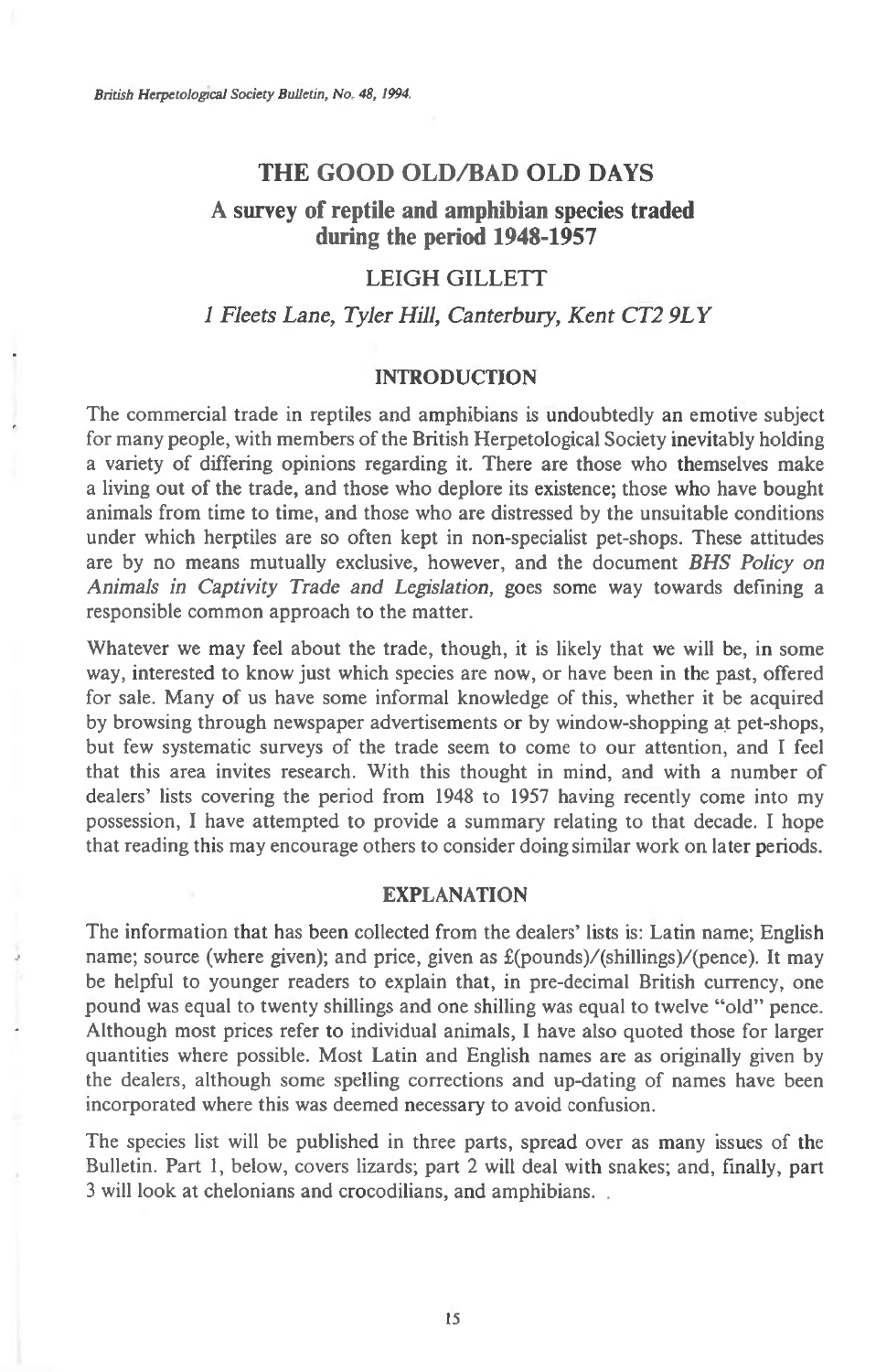## **SPECIES LIST**

# **PART 1: LIZARDS**

| Abroneia sp.                 | Mexican green "zonure"    | <b>USA</b>           | $25/-$            |
|------------------------------|---------------------------|----------------------|-------------------|
| Acanthodactylus sp.          | Spiny-footed lizard       | Algeria              |                   |
| Acanthadoctylus shreiberi    | Fringe-toed lizard        | Israel               | $17/-$            |
| Agama atricollis             | Agama                     | Belgian Congo        |                   |
| Agama inermis                | Agama                     | Algeria              |                   |
| Agama stellio                | Hardun                    | Tel Aviv             | $10/-$            |
| Ameiva ameiva                | Ameiva                    | Brazil, Surinam      | £1/2/             |
| Amphibolurus barbatus        | <b>Bearded lizard</b>     |                      | £5                |
| Anguis fragilis              | Slow worm                 | Belgium, Germany,    |                   |
|                              |                           | Italy                | £3/15/- per $100$ |
| Anolis carolinensis          | Green anolis              | USA, Central America | 8/6               |
| Calotes versicolor           | Indian tree lizard        | India                | $£1/10/-$         |
| Chalcides chalcides          | Sand skink, seps          | Italy                | $5/-$             |
| Chalcides chalcides striatus | Sand skink, seps          | Spain                | $6/-$             |
| Chalcides trilineatus        | African three-lined skink | Africa               | 7/6               |
| Chameleo bitaeniatus ellioti | Kenyan chameleon          | Captive-bred         | £1/10/            |
| Chameleo dilepis             | Chameleon                 | Belgian Congo        |                   |
| Chlamydosaurus kingi         | Australian frilled lizard | Australia            | £16               |
| Cnemidophorus tigris         | Whiptail lizard           | <b>USA</b>           | $£1/8/$ -         |
| Cordylus cordylus            | Reddish-brown zonure      | South Africa         | $£1/5/-$          |
| Cordylus cordylus niger      | <b>Black zonure</b>       | South Africa         | $£1/5/-.$         |
| Cordylus cataphractus        | Zonure                    | South Africa         | £1/12/            |
| Cordylus polyzonus           | Zonure                    | South Africa         | £1/12/            |
| Crotaphytus collaris         | Collared lizard           | <b>USA</b>           | £l                |
| Crotaphytus wislizenii       | Leopard lizard            | <b>USA</b>           | £1/19/            |
| Diploglossus tenuifasciatus  | Lizard                    | <b>Brazil</b>        | $£1/19/-.$        |
| Dipsosaurus dorsalis         | Desert iguana             | <b>USA</b>           | £3                |
| Egernia cunninghami          | Cunningham's skink        | Australia            | £4                |
| Egernia major                | Great skink               |                      | £5                |
| Enyosaurus sp.               | Mexican desert iguana     | Mexico               | £3/10/-           |
| Eumeces fasciatus            | 5-lined skink             | <b>USA</b>           | $£1/10/-$         |
| Eumeces gilberti             |                           |                      |                   |
| rubricaudatus                | Pink-tailed skink         |                      | $£1/10/-$         |
| Eumeces obsoletus            | Bronze skink              |                      | £1                |
| Gecko gecko                  | Great house gecko         | Southern China       | $£2/10/-$         |
| Gerrhonotus infernalis       |                           |                      |                   |
| infernalis                   | Alligator lizard          | Central America      | $£2/10/-$         |
| Gerrhonotus multicarinatus   |                           |                      |                   |
| webii                        | Alligator lizard          |                      | £2                |
| Gherosaurus nigrolineata     | Lizard                    | Belgian Congo        |                   |
| Hemidactylus flaviviridis    | Indian gecko              | India                | $15/-$            |
| Hemidactylus turcicus        | Turkish gecko             | Sardinia, Yugoslavia | $10/-$            |
| Iguana iguana                | Common iguana             | Surinam              | $£1/12/-$         |
| Lacerta agilis agilis        | Sand lizard               | Belgium              | 2/6               |
| Lacerta bedriagae sardoa     | Bedriaga's rock lizard    | Sardinia             |                   |
| Lacerta lepida               | Eyed lizard               | France, Spain        | $11/-$            |
| Lacerta schreiberi           | Schreiber's green lizard  | Spain                | $16/-$            |